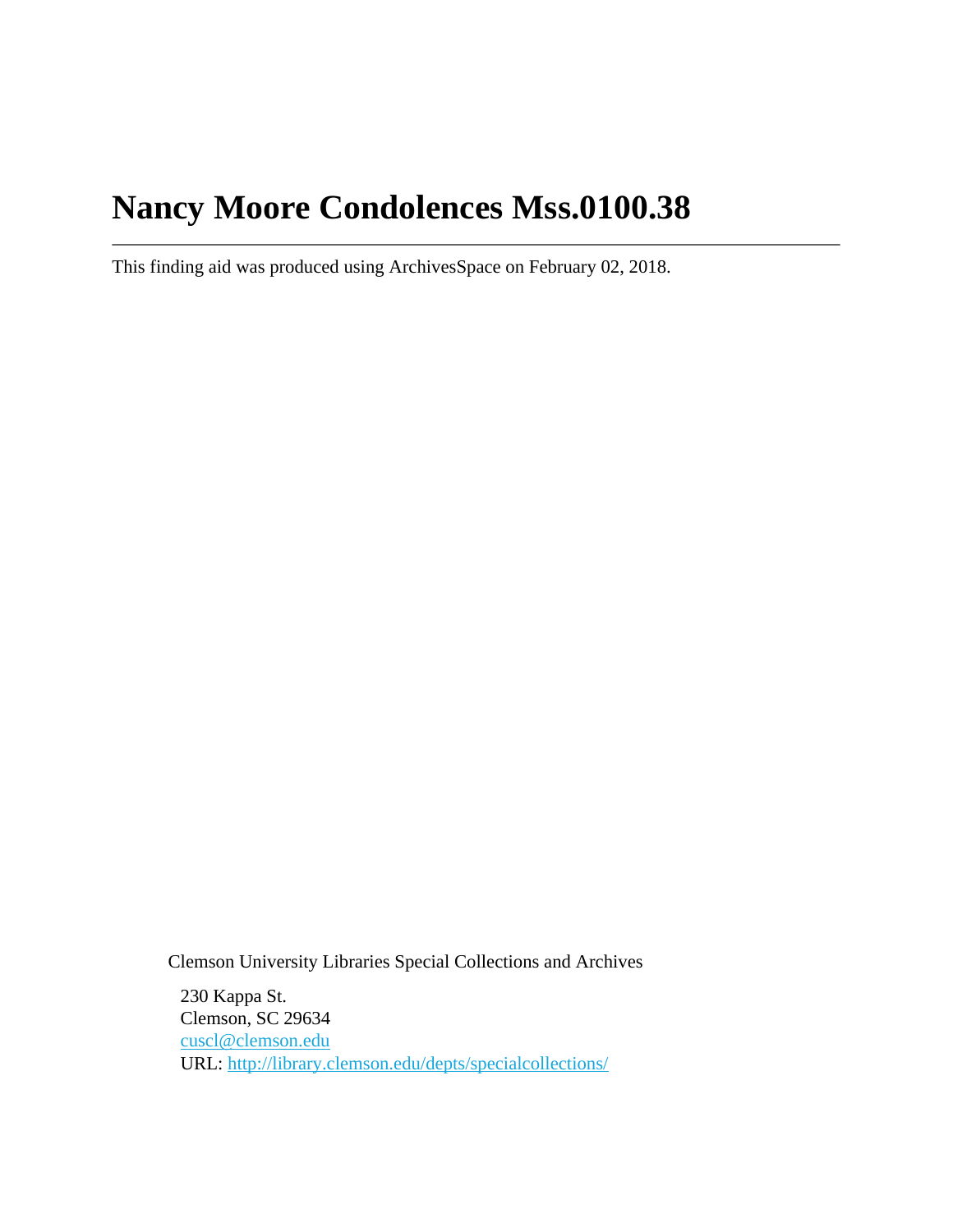# <span id="page-1-0"></span>**Table of Contents**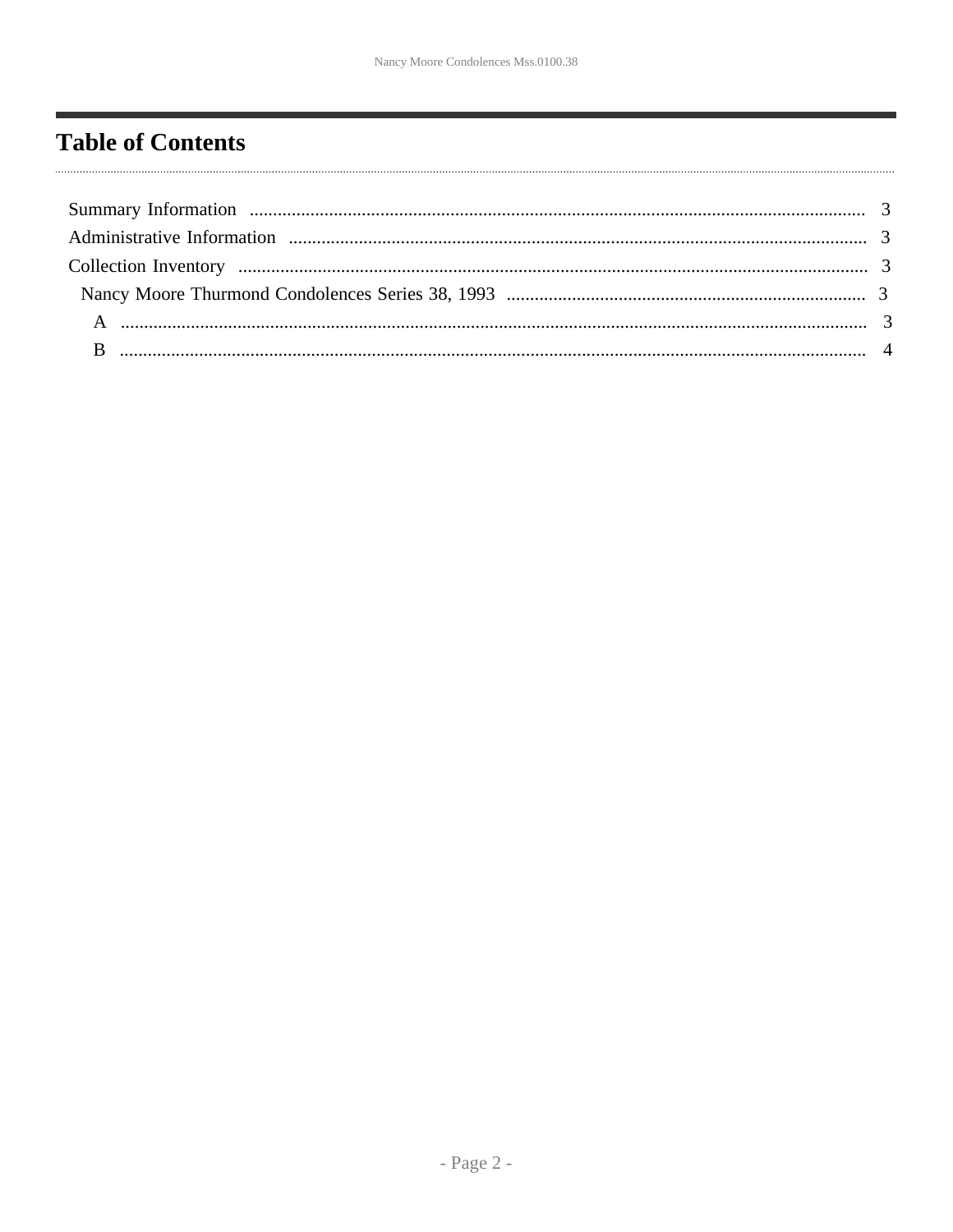## <span id="page-2-0"></span>**Summary Information**

| <b>Repository:</b>                  | <b>Clemson University Libraries Special Collections and Archives</b> |
|-------------------------------------|----------------------------------------------------------------------|
| <b>Title:</b>                       | <b>Strom Thurmond Collection, Nancy Moore Thurmond Condolences</b>   |
| ID:                                 | Mss.0100.38                                                          |
| Date [inclusive]:                   | 1993                                                                 |
| <b>Physical Description:</b>        | 3 Cubic Feet                                                         |
| Language of the<br><b>Material:</b> | English                                                              |
| <b>Mixed Materials</b><br>[box]:    | $1-10$                                                               |

**^** [Return to Table of Contents](#page-1-0)

#### <span id="page-2-1"></span>**Administrative Information**

#### **Publication Statement**

Clemson University Libraries Special Collections and Archives

230 Kappa St. Clemson, SC 29634 [cuscl@clemson.edu](mailto:cuscl@clemson.edu) URL:<http://library.clemson.edu/depts/specialcollections/>

**^** [Return to Table of Contents](#page-1-0)

### <span id="page-2-2"></span>**Collection Inventory**

<span id="page-2-4"></span><span id="page-2-3"></span>

| <b>Nancy Moore Thurmond Condolences Series 38, 1993</b> |                  |            |  |
|---------------------------------------------------------|------------------|------------|--|
|                                                         | box 1            | folder 1-5 |  |
| <b>Title/Description</b>                                | <b>Instances</b> |            |  |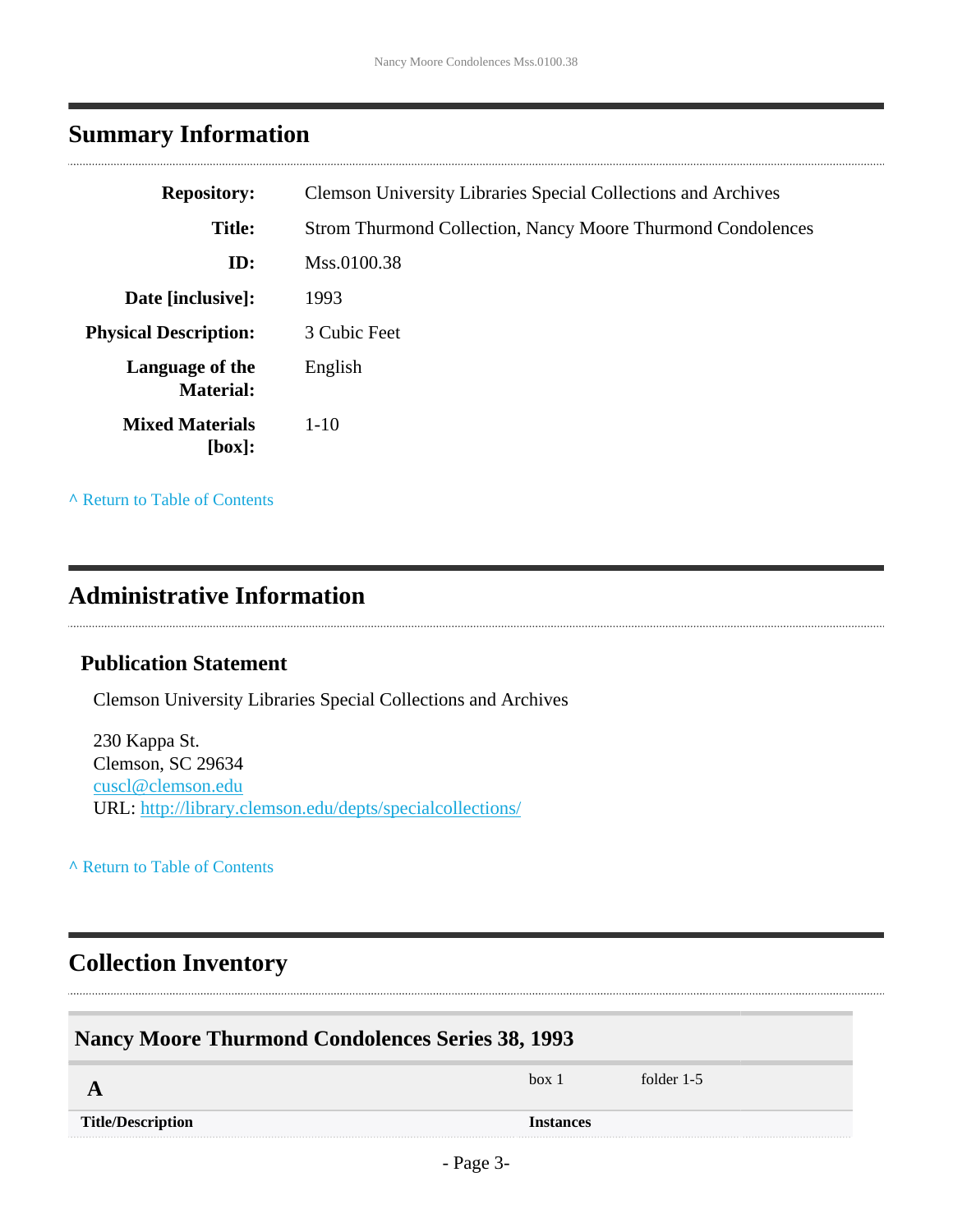<span id="page-3-0"></span>

| Austin, Jeanie (Co-Chair of the Republican National<br>Committee) | box 1            | folder 1    |
|-------------------------------------------------------------------|------------------|-------------|
| Alexander, Robert; Allgood, John; Lilly, Vickie                   | box 1            | folder 2    |
| Alling, Roger; Agosto, Miguel                                     | box 1            | folder 3    |
| Abrams, Alice; Arrows, Marie; Alder, Sani                         | box 1            | folder 4    |
| Allbright, Madeleine; Alexander, Thomas; Amick, Bill              | box 1            | folder 5    |
| Condolences: Nancy Moore: B, 1993                                 | box 1            | folder 9    |
| B                                                                 | box 1            | folder 6-12 |
| <b>Title/Description</b>                                          | <b>Instances</b> |             |
| Bennett, George; Blocker, Andrew; Bruorton, Jacqueline            | box 1            | folder 6    |
| Barton, Thomas; Becker, Robert; Brodie, Keith                     | box 1            | folder 7    |
| Berry, Michelle; Brown, Kelly; Short, Duke                        | box 1            | folder 8    |
| Bell, Randall; Betts, Richard; Brisolar, Ashton                   | box 1            | folder 10   |
| Bell, Bobbie; Brandon, Betty; Bridges, Joyce                      | box 1            | folder 9    |
| Batchelder, William; Brown, Rodney; Byers, Harold                 | box 1            | folder 11   |
| Bigar, George; Bishop, Charles; Bishop, James                     | box 1            | folder 12   |
| Nancy Moore Thurmond Condolences: B, 1993                         | box 2            |             |
| Condolences: Nancy Moore: B, 1993                                 | box 2            | folder 13   |
| Condolences: Nancy Moore: B, 1993                                 | box 2            | folder 14   |
| Condolences: Nancy Moore: B, 1993                                 | box 2            | folder 15   |
| Condolences: Nancy Moore: B, 1993                                 | box 2            | folder 16   |
| Condolences: Nancy Moore: B, 1993                                 | box 2            | folder 17   |
| Condolences: Nancy Moore: B, 1993                                 | box 2            | folder 18   |
| Condolences: Nancy Moore: B, 1993                                 | box 2            | folder 19   |
| Condolences: Nancy Moore: B, 1993                                 | box 2            | folder 20   |
| Nancy Moore Thurmond Condolences: C, 1993                         | box 3            |             |
| Condolences: Nancy Moore: C, 1993                                 | box 3            | folder 21   |
| Condolences: Nancy Moore: C, 1993                                 | box 3            | folder 22   |
| Condolences: Nancy Moore: C, 1993                                 | box 3            | folder 23   |
| Condolences: Nancy Moore: C, 1993                                 | box 3            | folder 24   |
| Condolences: Nancy Moore: C, 1993                                 | box 3            | folder 25   |
| Condolences: Nancy Moore: C, 1993                                 | box 3            | folder 26   |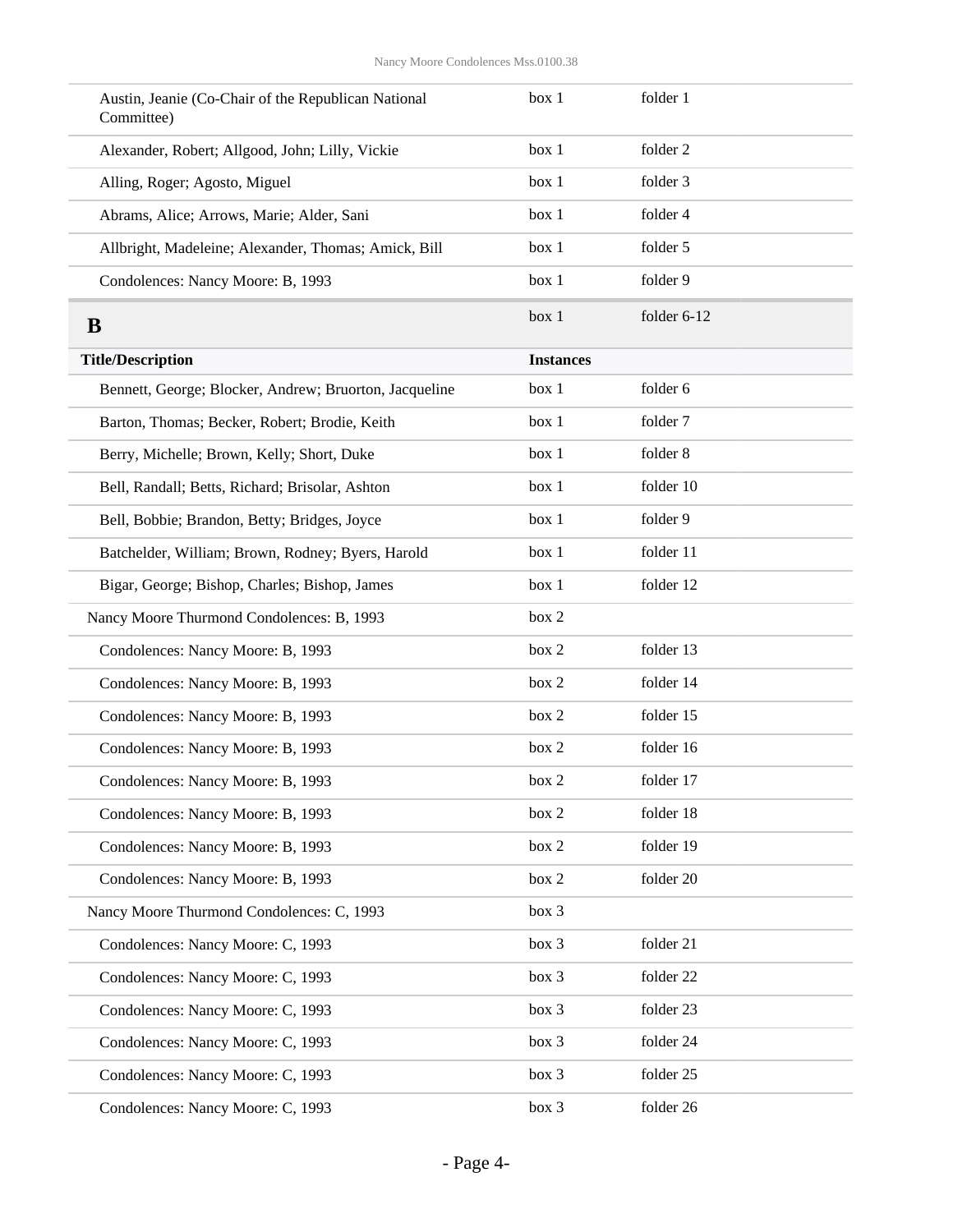| Condolences: Nancy Moore: C, 1993           | box 3 | folder 27 |
|---------------------------------------------|-------|-----------|
| Condolences: Nancy Moore: C, 1993           | box 3 | folder 28 |
| Condolences: Nancy Moore: C, 1993           | box 3 | folder 29 |
| Condolences: Nancy Moore: C, 1993           | box 3 | folder 30 |
| Condolences: Nancy Moore: C, 1993           | box 3 | folder 31 |
| Nancy Moore Thurmond Condolences: C-D, 1993 | box 4 |           |
| Condolences: Nancy Moore: C, 1993           | box 4 | folder 32 |
| Condolences: Nancy Moore: C, 1993           | box 4 | folder 33 |
| Condolences: Nancy Moore: C, 1993           | box 4 | folder 34 |
| Condolences: Nancy Moore: C, 1993           | box 4 | folder 35 |
| Condolences: Nancy Moore: C, 1993           | box 4 | folder 36 |
| Condolences: Nancy Moore: C, 1993           | box 4 | folder 37 |
| Condolences: Nancy Moore: C, 1993           | box 4 | folder 38 |
| Condolences: Nancy Moore: C, 1993           | box 4 | folder 39 |
| Condolences: Nancy Moore: C, 1993           | box 4 | folder 40 |
| Condolences: Nancy Moore: C, 1993           | box 4 | folder 41 |
| Condolences: Nancy Moore: C, 1993           | box 4 | folder 42 |
| Condolences: Nancy Moore: C, 1993           | box 4 | folder 43 |
| Condolences: Nancy Moore: C, 1993           | box 4 | folder 44 |
| Condolences: Nancy Moore: C, 1993           | box 4 | folder 45 |
| Nancy Moore Thurmond Condolences: E-F, 1993 | box 5 |           |
| Condolences: Nancy Moore: E, 1993           | box 5 | folder 46 |
| Condolences: Nancy Moore: E, 1993           | box 5 | folder 47 |
| Condolences: Nancy Moore: E, 1993           | box 5 | folder 48 |
| Condolences: Nancy Moore: E, 1993           | box 5 | folder 49 |
| Condolences: Nancy Moore: E, 1993           | box 5 | folder 50 |
| Condolences: Nancy Moore: E, 1993           | box 5 | folder 51 |
| Condolences: Nancy Moore: E, 1993           | box 5 | folder 52 |
| Condolences: Nancy Moore: E, 1993           | box 5 | folder 53 |
| Condolences: Nancy Moore: E, 1993           | box 5 | folder 54 |
| Condolences: Nancy Moore: E, 1993           | box 5 | folder 55 |
| Nancy Moore Thurmond Condolences: G-H, 1993 | box 6 |           |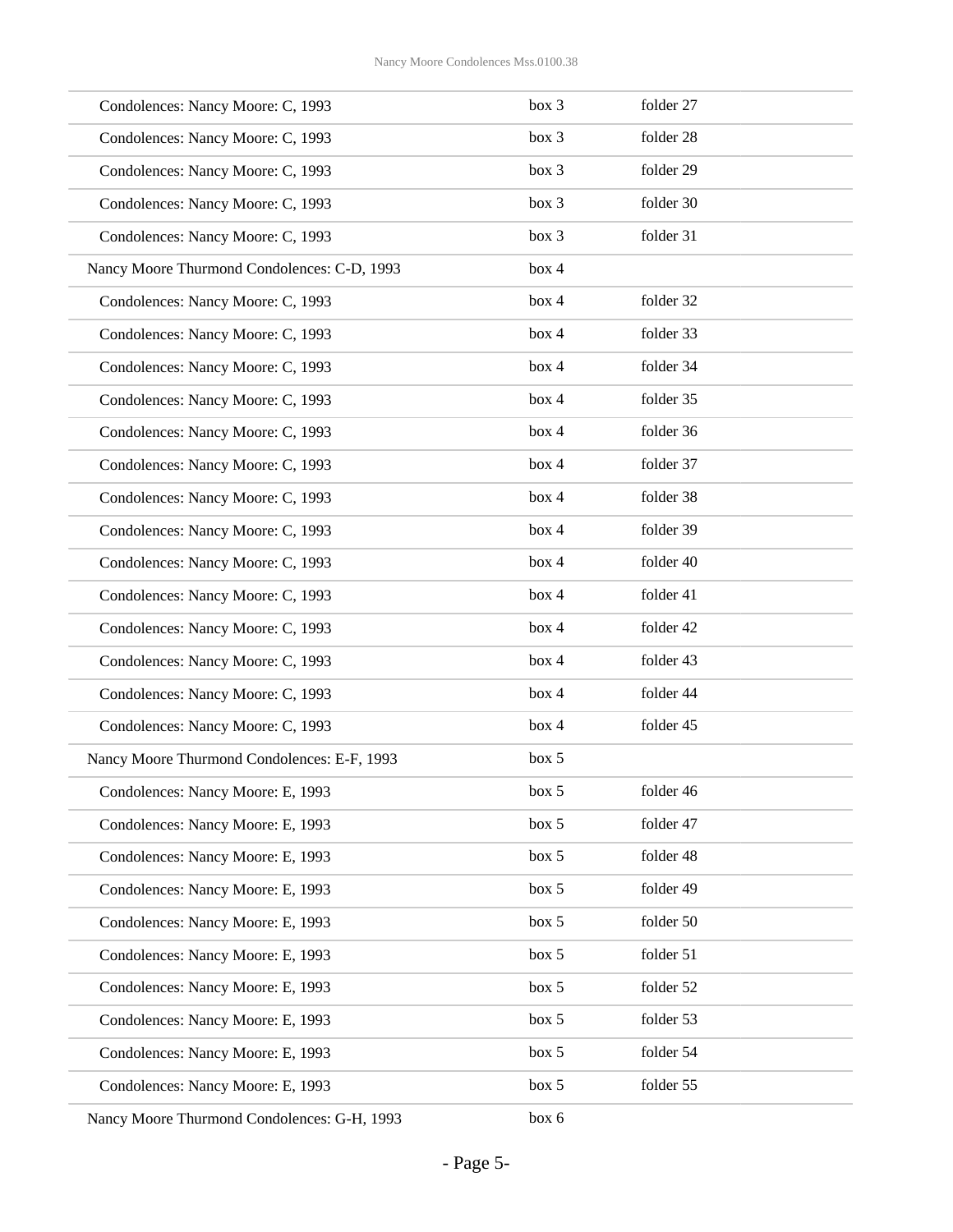| Condolences: Nancy Moore: G, 1993           | box 6 | folder 56 |
|---------------------------------------------|-------|-----------|
| Condolences: Nancy Moore: G, 1993           | box 6 | folder 57 |
| Condolences: Nancy Moore: G, 1993           | box 6 | folder 58 |
| Condolences: Nancy Moore: H, 1993           | box 6 | folder 59 |
| Condolences: Nancy Moore: H, 1993           | box 6 | folder 60 |
| Condolences: Nancy Moore: H, 1993           | box 6 | folder 61 |
| Condolences: Nancy Moore: H, 1993           | box 6 | folder 62 |
| Condolences: Nancy Moore: H, 1993           | box 6 | folder 63 |
| Condolences: Nancy Moore: H, 1993           | box 6 | folder 64 |
| Condolences: Nancy Moore: H, 1993           | box 6 | folder 65 |
| Condolences: Nancy Moore: H, 1993           | box 6 | folder 66 |
| Condolences: Nancy Moore: H, 1993           | box 6 | folder 67 |
| Nancy Moore Thurmond Condolences: H-M, 1993 | box 7 |           |
| Condolences: Nancy Moore: H, 1993           | box 7 | folder 68 |
| Condolences: Nancy Moore: H, 1993           | box 7 | folder 69 |
| Condolences: Nancy Moore: H, 1993           | box 7 | folder 70 |
| Condolences: Nancy Moore: I, 1993           | box 7 | folder 71 |
| Condolences: Nancy Moore: J, 1993           | box 7 | folder 72 |
| Condolences: Nancy Moore: J, 1993           | box 7 | folder 73 |
| Condolences: Nancy Moore: J, 1993           | box 7 | folder 74 |
| Condolences: Nancy Moore: K, 1993           | box 7 | folder 75 |
| Condolences: Nancy Moore: L, 1993           | box 7 | folder 76 |
| Condolences: Nancy Moore: L, 1993           | box 7 | folder 77 |
| Condolences: Nancy Moore: M, 1993           | box 7 | folder 78 |
| Condolences: Nancy Moore: M, 1993           | box 7 | folder 79 |
| Condolences: Nancy Moore: M, 1993           | box 7 | folder 80 |
| Condolences: Nancy Moore: M, 1993           | box 7 | folder 81 |
| Nancy Moore Thurmond Condolences: M-P, 1993 | box 8 |           |
| Condolences: Nancy Moore: M, 1993           | box 8 | folder 82 |
| Condolences: Nancy Moore: M, 1993           | box 8 | folder 83 |
| Condolences: Nancy Moore: M, 1993           | box 8 | folder 84 |
| Condolences: Nancy Moore: N, 1993           | box 8 | folder 85 |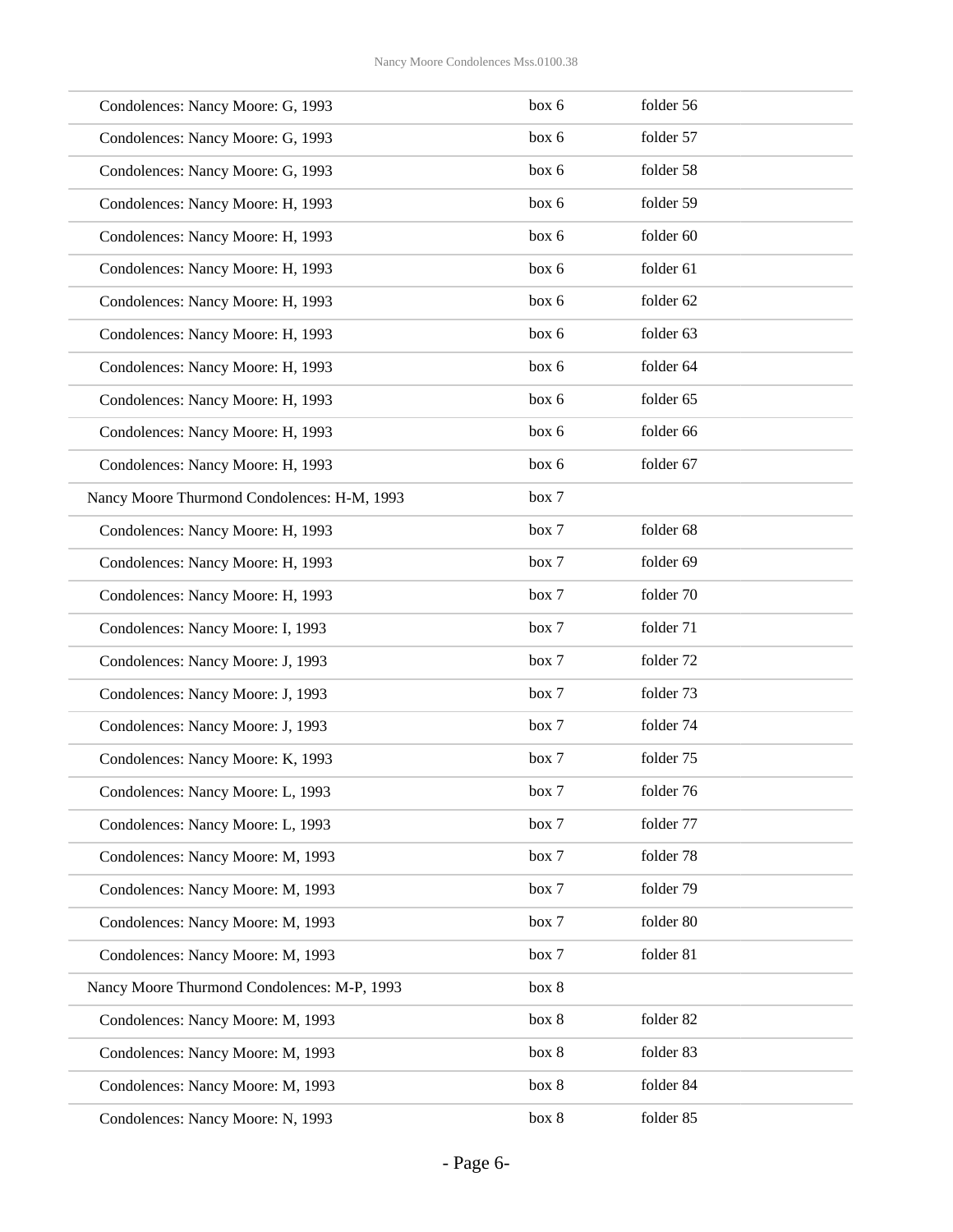| Condolences: Nancy Moore: N, 1993                                  | box 8  | folder 86  |
|--------------------------------------------------------------------|--------|------------|
| Condolences: Nancy Moore: N, 1993                                  | box 8  | folder 87  |
| Condolences: Nancy Moore: O, 1993                                  | box 8  | folder 88  |
| Condolences: Nancy Moore: O, 1993                                  | box 8  | folder 89  |
| Condolences: Nancy Moore: O, 1993                                  | box 8  | folder 90  |
| Condolences: Nancy Moore: P, 1993                                  | box 8  | folder 91  |
| Condolences: Nancy Moore: P, 1993                                  | box 8  | folder 92  |
| Condolences: Nancy Moore: P, 1993                                  | box 8  | folder 93  |
| Condolences: Nancy Moore: P, 1993                                  | box 8  | folder 94  |
| Condolences: Nancy Moore: P, 1993                                  | box 8  | folder 95  |
| Nancy Moore Thurmond Condolences: Q-V, 1993                        | box 9  |            |
| Condolences: Nancy Moore: Q, 1993                                  | box 9  | folder 96  |
| Condolences: Nancy Moore: R, 1993                                  | box 9  | folder 97  |
| Condolences: Nancy Moore: R, 1993                                  | box 9  | folder 98  |
| Condolences: Nancy Moore: S, 1993                                  | box 9  | folder 99  |
| Condolences: Nancy Moore: S, 1993                                  | box 9  | folder 100 |
| Condolences: Nancy Moore: S, 1993                                  | box 9  | folder 101 |
| Condolences: Nancy Moore: S, 1993                                  | box 9  | folder 102 |
| Condolences: Nancy Moore: S, 1993                                  | box 9  | folder 103 |
| Condolences: Nancy Moore: S, 1993                                  | box 9  | folder 104 |
| Condolences: Nancy Moore: T, 1993                                  | box 9  | folder 105 |
| Condolences: Nancy Moore: T, 1993                                  | box 9  | folder 106 |
| Condolences: Nancy Moore: T, 1993                                  | box 9  | folder 107 |
| Condolences: Nancy Moore: T, 1993                                  | box 9  | folder 108 |
| Condolences: Nancy Moore: U, 1993                                  | box 9  | folder 109 |
| Condolences: Nancy Moore: U, 1993                                  | box 9  | folder 110 |
| Condolences: Nancy Moore: V, 1993                                  | box 9  | folder 111 |
| Nancy Moore Condolences: W-Z, No Name, Newspaper Articles,<br>1993 | box 10 |            |
| Condolences: Nancy Moore: W, 1993                                  | box 10 | folder 112 |
| Condolences: Nancy Moore: W, 1993                                  | box 10 | folder 113 |
| Condolences: Nancy Moore: W, 1993                                  | box 10 | folder 114 |
|                                                                    |        |            |

Condolences: Nancy Moore: W, 1993